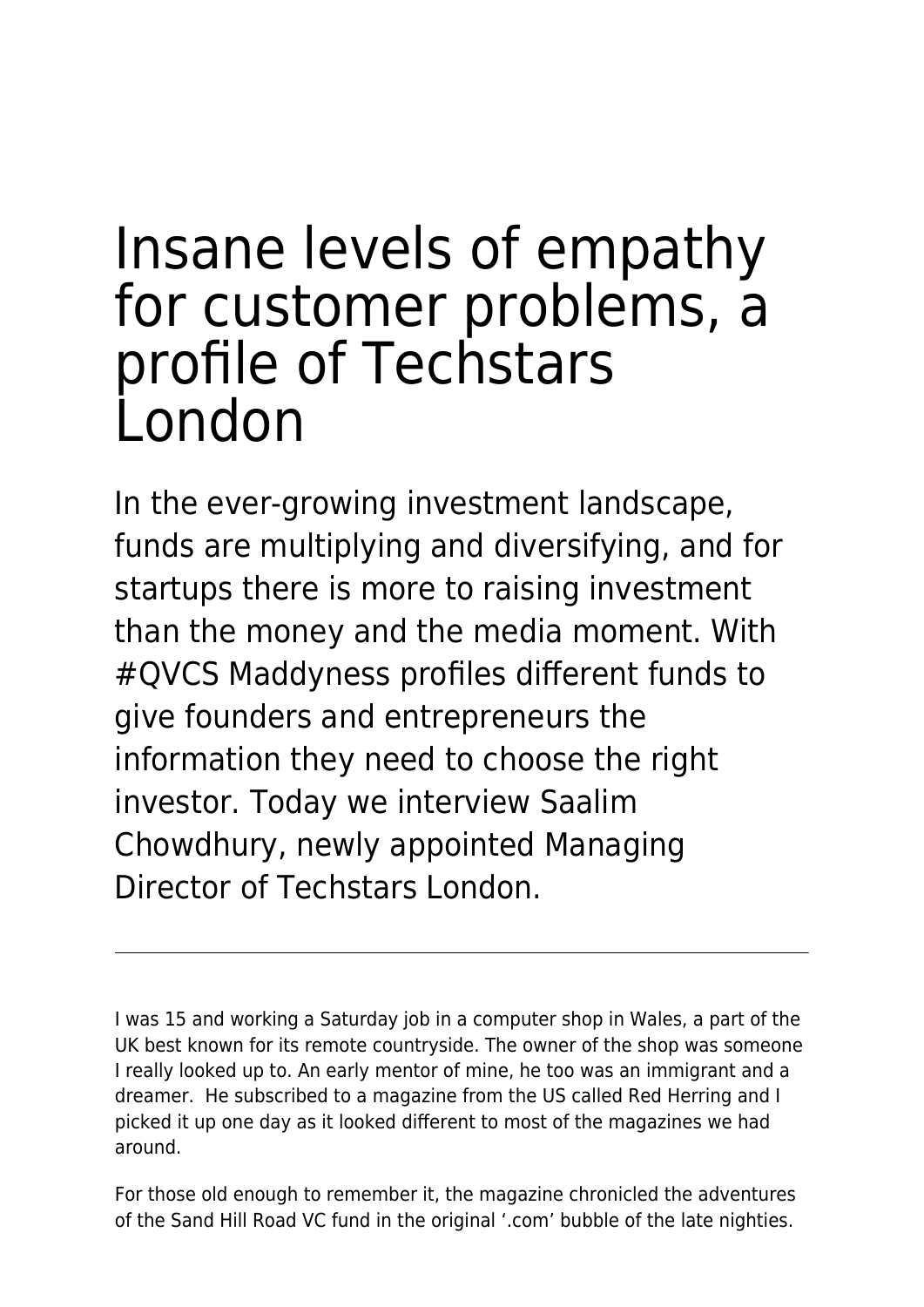It told the tales of these bright driven people, who took their education and life learnings and dared to take a different path to build amazing companies. These were the stories of the former entrepreneurs who sold their businesses and then decided to build the next generation and became VCs. My young mind was blown. It sounded way more fun than being the doctor, engineer or accountant that is stereotypically expected of many children of immigrants. It was a world away from the small town I grew up in. So one day, despite the lack of any networks, or connections to the world of business (my family are healthcare practitioners!) I decided to give the Founder thing a shot.

My blissful ignorance as to the challenges and risks of going down this route was probably the only reason I ended up where I did. Still to this day I don't know how I got so lucky, being part of two exited startups – one to Cisco, the other Toptal) – and building amazing teams. It was the generosity of so many wonderful people sharing their time and wisdom which helped me get here, and of course my Father who had little idea of what I was doing, but supported me emotionally throughout the tumultuous ups and downs. I was so lucky to start my VC career at 500 Startups, a fund which backed my last startup, where I ran over 30 accelerators in 16 countries, and now today to take the helm of the London operations at Techstars.

## Which industries are you working in?

The reality is with early stage ventures, traditional industry categorisations aren't that useful or interesting to me. They typically don't have the right to play 'head-to-head' with incumbents in traditional 'verticals' because even if they build a better 'mousetrap', often trust and heritage win.

The reality is that we're often working at the intersection of legacy industry terms, and often the best founders are at the intersection of two traditionally disparate disciplines. Unsurprisingly, I'm fascinated by the intersectional areas that have emerged – in particular between health and AI, the metaverse and retail, and finance and emotional health.

## What do you look for in a founder?

Insane levels of empathy for the customers' problem. If they aren't obsessed with the problem their business is trying to solve, the question is why are they doing this. I generally prefer founders who have a track record in execution – doing rather than talking. For example, management consultants or bankers who suddenly come up with a startup idea without having experienced the pain they are seeking to solve for, are probably not the right fit for my programme. Ideally they are intellectually 'elastic' and actively think and are willing to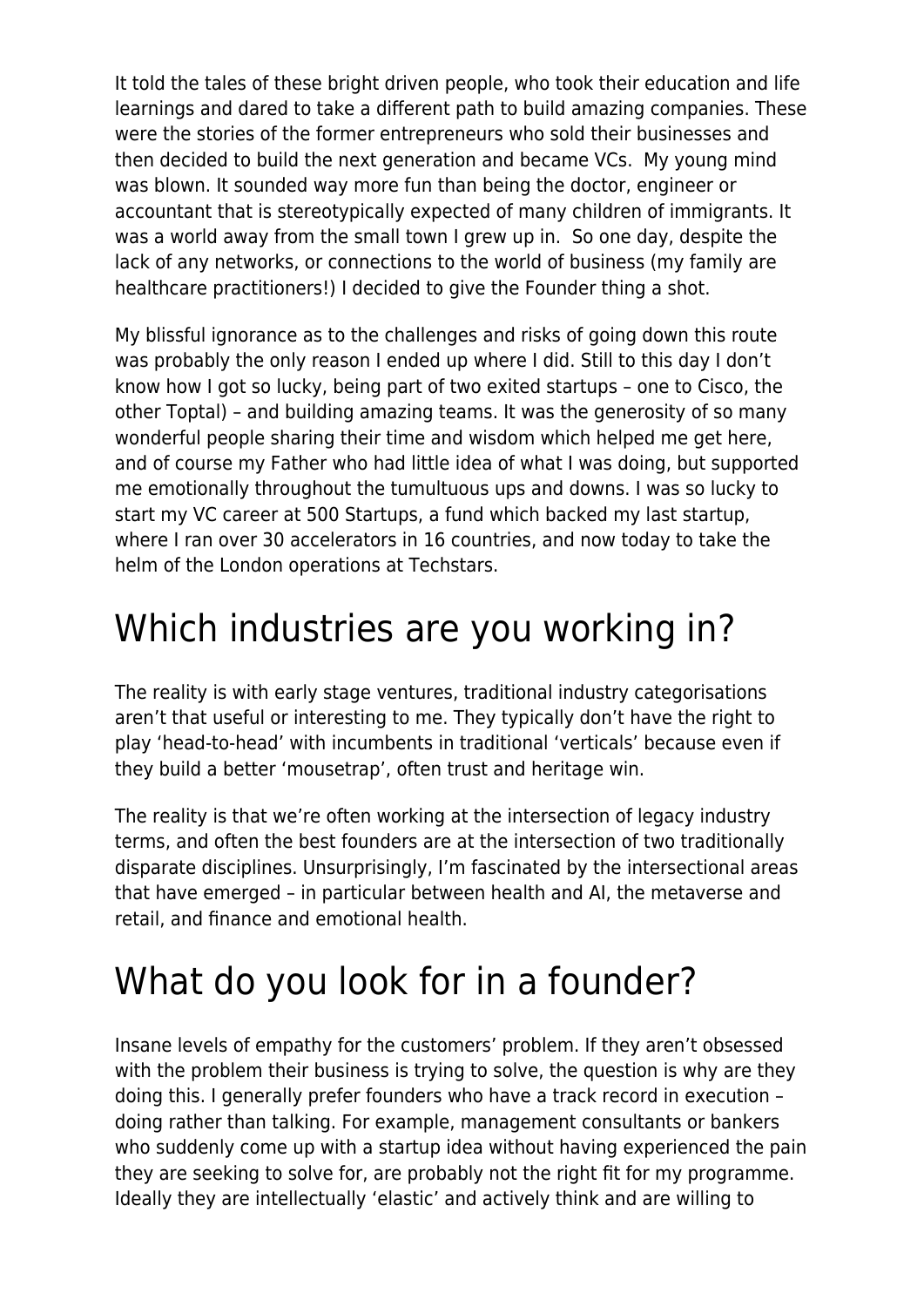change how they look at their business when they discover new data or are shown a new perspective.

#### Can you talk about your current portfolio?

We've got an amazing bunch of up and coming ventures in the Techstars London portfolio – some of the more unusual ones are [Banjo Robinson](https://www.banjorobinson.com/), which sends children letters from a travelling cat, to [Settld](https://www.settld.care/) which helps people notify loved ones after their passing.

Personally, I've invested at the very early stage in Axie Infinity – the play to earn game with adorable characters (today a unicorn with a \$3B valuation), Quit Genius, the online addiction clinic, and Nothing.tech, Carl Pei's personal hardware startup that's seeking to change our relationship with technology. I'm really excited about the next batch of Techstars London which will be my first set of deals at the firm.

#### How has COVID-19 changed the way you operate?

It's mostly meant that my Frequent Flyer cards have fallen to a lower status level! Joking aside, it's really enabled me to speak to more companies personally. I'm now doing more meetings with founders than before, and founders are more ready to be honest about where they \*really\* are.

It's also made me take a long hard look at how we as VCs can actually be supportive of founders that can't do the typical excessive hours in a major city. I'm actually embarrassed it took the pandemic to truly realise this, and I'm ashamed of the opportunities I historically have overlooked as a result.

### What does the future look like?

In many ways we're at peak tech. We've got all the tech we need. The problem is that it doesn't work for us, we often work for it.

It was Carl Pei, the founder of [Nothing.tech](https://nothing.tech/) (of which I'm a seed investor) who really made me realise this. We need services that reduce the friction that tech has oddly created. For example, we spend more time researching our purchases than ever before, but are we happier with our 1% incrementally better purchases? I joke it takes as long to decide what to order for dinner on